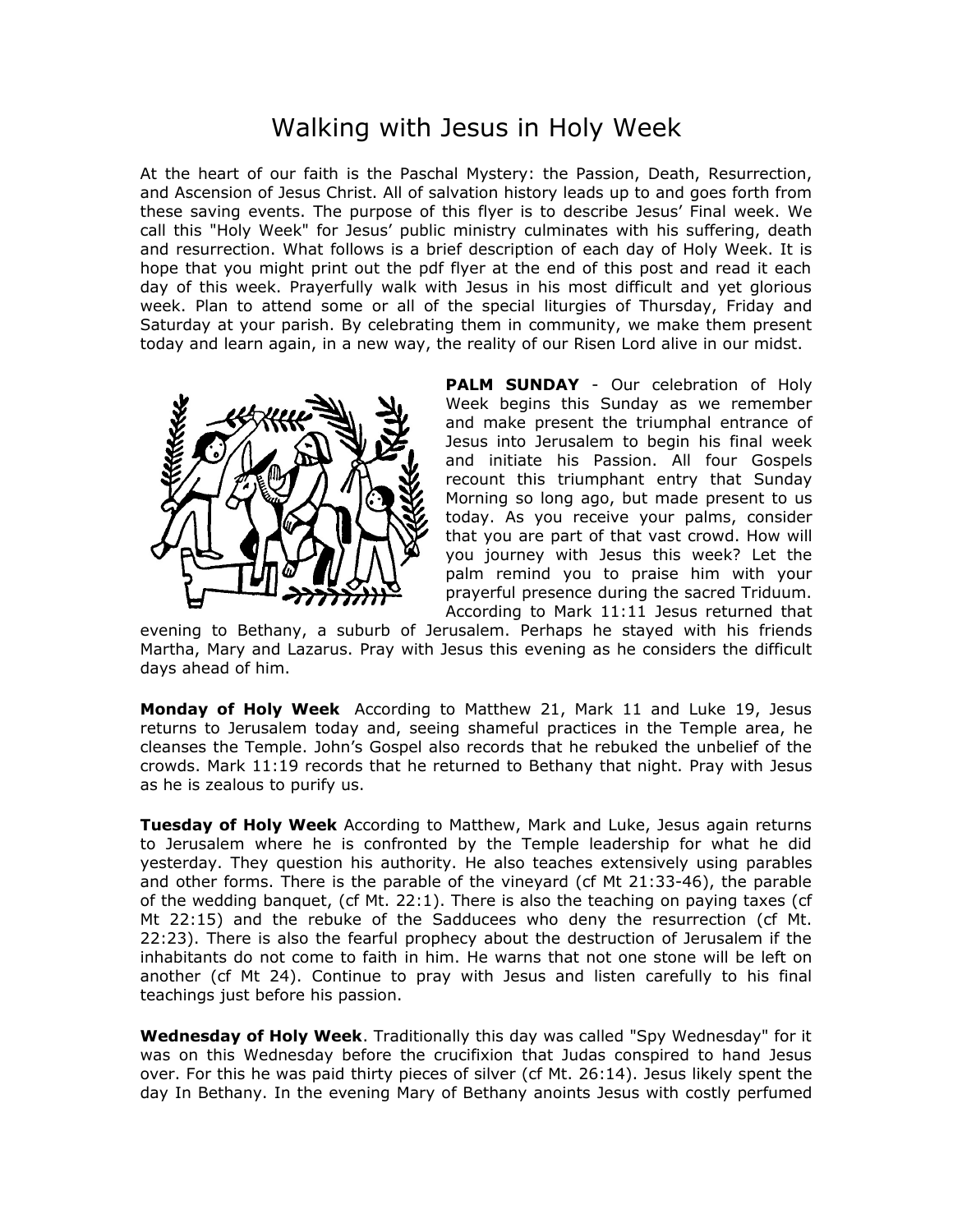oil. Judas objects but Jesus rebukes him and says Mary has anointed him for his burial! (cf Mt 26:6). The wicked are besetting Jesus and plotting against him. Are you praying?

**HOLY THURSDAY**, marks the beginning of the sacred Triduum, or "three days." Earlier this day Jesus had given instructions to the disciples on how to prepare for this most holy meal, which will be his last supper. Through the day they make these preparations (cf Mt 26:17). In the Mass of the Lord's Supper conducted at our parishes, we remember and make present that Last Supper which Jesus shared with his disciples. We are in the upper room with Jesus and the Apostles and do what they did. Through the ritual of washing the feet (Jn 13:1) of 12 parishioners, we unite in service to one another.



Through our celebration of this first Mass and Holy Eucharist (Mt 26:26), we unite ourselves to Jesus and receive his Body and Blood as if for the first time. At this Eucharist, we especially thank God for his gift of the ministerial priesthood. After the Last Supper (First Mass) the apostles and Jesus made a short journey across the Kidron Valley to the Garden where he asks them to pray and he experiences his agony (cf Mt 26:30). We too will process in Church with Jesus in the Blessed Sacrament to a garden (the altar of repose) which has been prepared. The liturgy ends in silence. It is an ancient custom to spend an hour before the reposed Blessed Sacrament tonight. We are with Jesus in the Garden and pray as he goes through his agony. Most of our parish churches remain open until close to midnight. It was near Midnight that Jesus was betrayed by Judas, was arrested and taken to the house of the High Priest (cf Mt. 26:47).



**GOOD FRIDAY**, All through the night Jesus has been locked in the dungeon of the high priest's house. Early this morning he was bought before a Pilate who transferred his case to Herod. Herod sent him back to Pilate who, sometime in the mid-morning, bowed to the pressure of the Temple leadership and the crowds, and condemned Jesus to a horrible death by crucifixion. In the late morning Jesus was taken by the soldiers through the city and up the hillside of Golgotha. By noon he is nailed to the cross where he hangs in agony for some three hours. He dies around three in the afternoon. He is taken down from the cross and placed in the tomb hastily before sundown. Today is a day of prayer, fasting and abstinence. Whenever possible, Christians are urged to keep today free of work, of social

engagements, of entertainment, and to devote themselves to communal prayer and worship. At noon many parishes gather for stations of the cross for recollections of the seven last words of Jesus. Many parishes also offer staions of the cross at 3pm the hour of Jesus death. In the evening, we gather quietly in our parish Churches to enter into time of prayer as we reflect on Jesus death on the cross. We also pray for the needs of the world. To acknowledge the power of the cross in our lives today, we one by one come forward to venerate the cross with a kiss. Our hunger from this day of fasting is satisfied with Holy Communion distributed at the end of this liturgy.Consider too how the apostles might have gathered that night together in fear and prayer reflecting on all that happened.